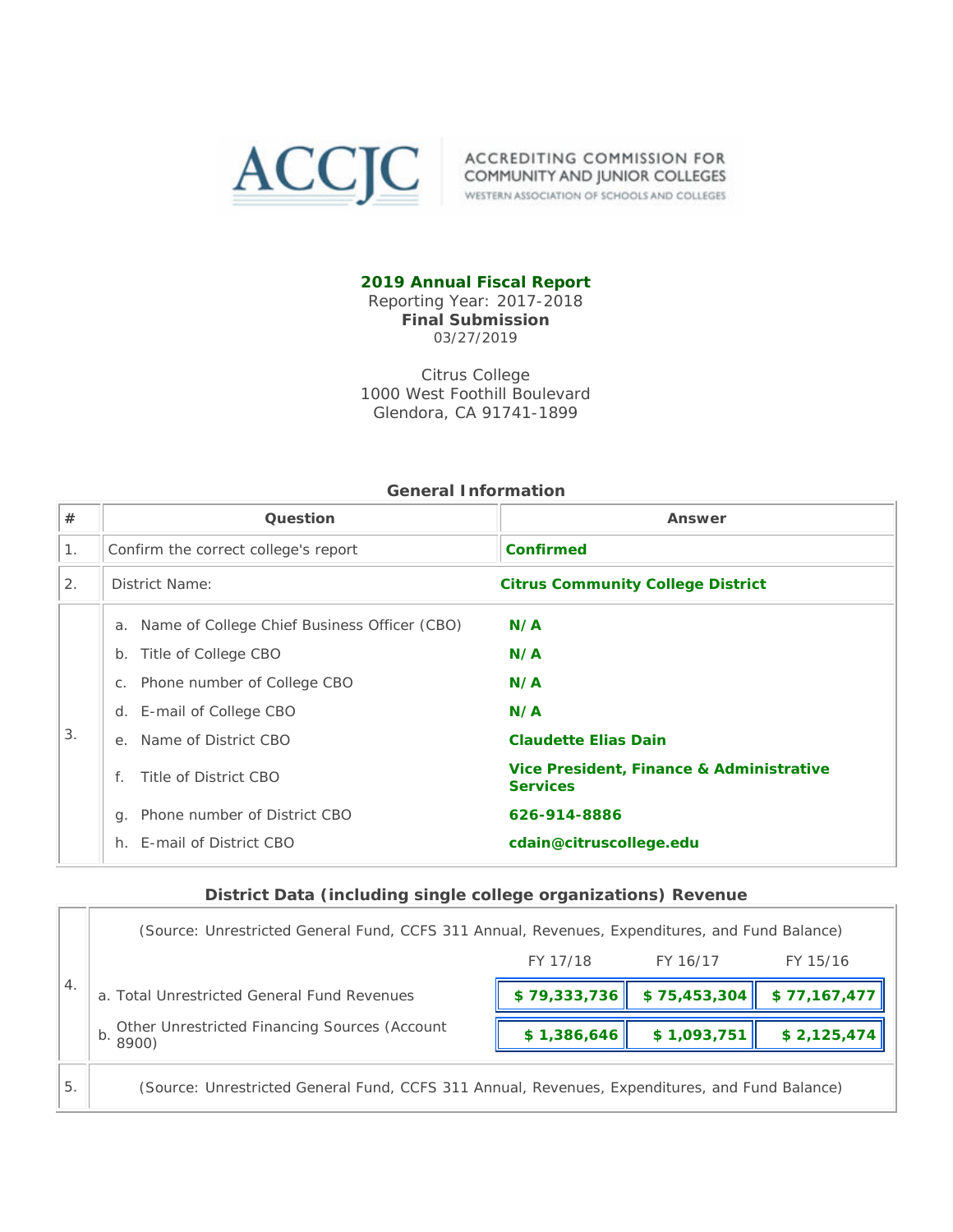

# **Expenditures/Transfers (General Fund Expenditures/Operating Expenditures)**

6. (Source: Unrestricted General Fund, CCFS 311 Annual, Revenues, Expenditures, and Fund Balance) FY 17/18 FY 16/17 FY 15/16 a. Total Unrestricted General Fund Expenditures **\$ 73,414,672 \$ 69,831,442 \$ 63,157,632** b. Total Unrestricted General Fund Salaries and Benefits, accounts 1000, 2000, 3000 **\$ 65,607,348 \$ 61,704,716 \$ 55,681,259** c. Other Unrestricted General Fund Outgo (6a - 6b) **\$ 7,807,324 \$ 8,126,726 \$ 7,476,373** d. Unrestricted General Fund Ending Balance **\$ 19,188,105 \$ 22,271,723 \$ 20,676,687**

### **Liabilities**

|     |                                                                                                           | FY 17/18    | FY 16/17          | FY 15/16          |
|-----|-----------------------------------------------------------------------------------------------------------|-------------|-------------------|-------------------|
| 7.  | Did the District borrow funds for cash flow purposes?                                                     | <b>No</b>   | <b>No</b>         | <b>No</b>         |
|     | <b>Total Borrowing</b>                                                                                    | FY 17/18    | FY 16/17          | FY 15/16          |
| 8.  | a. Short Term Borrowing (TRANS, etc)                                                                      | \$0         | \$0               | \$ 0              |
|     | Long Term Borrowing (COPs, Capital Leases, other<br>long term borrowing):<br>b.                           | 108,639,035 | \$<br>109,857,478 | \$<br>112,084,533 |
|     |                                                                                                           | FY 17/18    | FY 16/17          | FY 15/16          |
|     | Did the district issue long-term debt instruments<br>(not G.O. bonds) during the fiscal year noted?<br>a. | <b>No</b>   | <b>No</b>         | <b>No</b>         |
| 9.  | b. What type(s)                                                                                           | N/A         | N/A               | N/A               |
|     | c. Total amount                                                                                           | \$0         | \$0               | \$0               |
|     |                                                                                                           | FY 17/18    | FY 16/17          | FY 15/16          |
| 10. | Debt Service Payments (General Fund/Operations)                                                           | \$0         | \$0               | \$0               |

| <b>Other Post Employment Benefits (OPEBs)</b> |          |  |  |  |
|-----------------------------------------------|----------|--|--|--|
| (Source: Most Recent District Audit)          | FY 17/18 |  |  |  |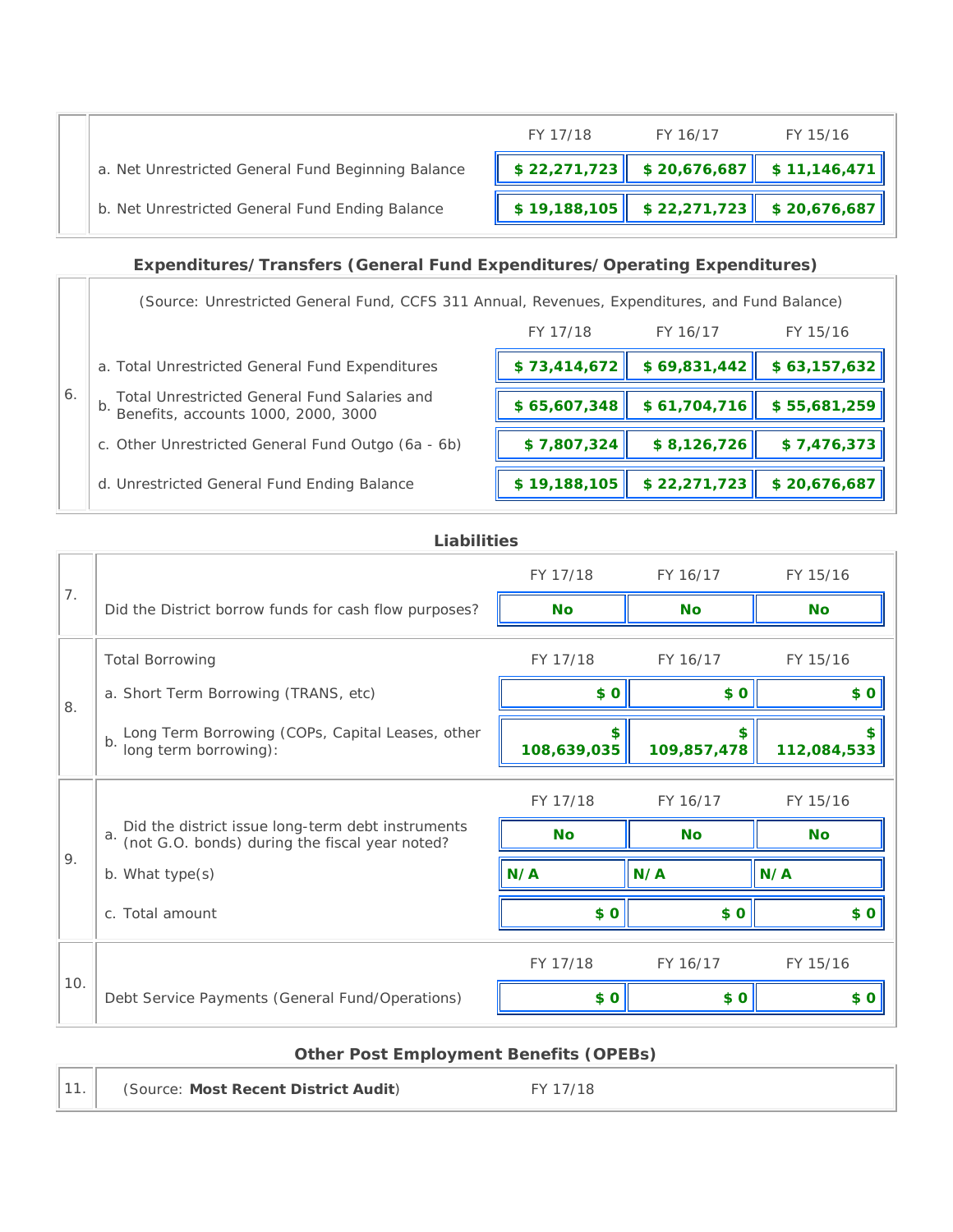|     | a. Total OPEB Liability (TOL) for OPEB                                           | \$16,234,513 |              |              |  |
|-----|----------------------------------------------------------------------------------|--------------|--------------|--------------|--|
|     | b. Net OPEB Liability (NOL) for OPEB                                             | \$2,298,785  |              |              |  |
|     | c. Funded Ratio (Fiduciary Net Position (FNP/TOL)                                | 85.84 %      |              |              |  |
|     | d. NOL as Percentage of OPEB Payroll                                             | 4.92 %       |              |              |  |
|     | e. Service Cost (SC)                                                             | \$1,220,170  |              |              |  |
|     | f. Amount of annual contribution to SC and NOL                                   | \$2,495,185  |              |              |  |
| 12. | Date of most recent OPEB Actuarial Report<br>$(mm/dd/yyyy)$ :                    | 09/24/2018   |              |              |  |
|     | a. Has an irrevocable trust been established for OPEB liabilities?<br><b>Yes</b> |              |              |              |  |
|     |                                                                                  | FY 17/18     | FY 16/17     | FY 15/16     |  |
| 13. | b. Deposit into Irrevocable OPEB Reserve/Trust                                   | \$1,000,000  | \$0          | \$0          |  |
|     | Deposit into non-irrevocable Reserve specifically for<br>$c$ . OPEB              | \$2,023,086  | \$1,162,596  | \$1,152,786  |  |
|     | d. OPEB Irrevocable Trust Balance                                                | \$13,935,728 | \$12,499,668 | \$11,615,458 |  |
|     |                                                                                  |              |              |              |  |

## **Cash Position**

| 14 |                                                                                    | FY 17/18 | FY 16/17 | FY 15/16                                  |
|----|------------------------------------------------------------------------------------|----------|----------|-------------------------------------------|
|    | Cash Balance (Unencumbered cash): District Balance<br>from the Annual Audit Report |          |          | $$27,951,923$ $$23,100,903$ $$28,731,568$ |
| 15 | Does the district prepare cash flow projections during the year?                   |          |          | Yes                                       |

## **Annual Audit Information**

 $\overline{\phantom{a}}$ 

 $\Gamma$ 

| 16. | Date annual audit report for fiscal year was electronically submitted to accjc.org, along<br>03/22/2019<br>with the district's response to any audit exceptions:                                                                                                                      |  |  |  |
|-----|---------------------------------------------------------------------------------------------------------------------------------------------------------------------------------------------------------------------------------------------------------------------------------------|--|--|--|
|     | <b>NOTE:</b> Audited financial statements are due to the ACCJC no later than <b>January 15th</b> of the<br>calendar year following the close of the fiscal year. A multi-college district may submit a single<br>district audit report on behalf of all the colleges in the district. |  |  |  |
| 17. | Summarize Material Weaknesses and Significant Deficiencies from the annual audit report (enter n/a if not<br>applicable):                                                                                                                                                             |  |  |  |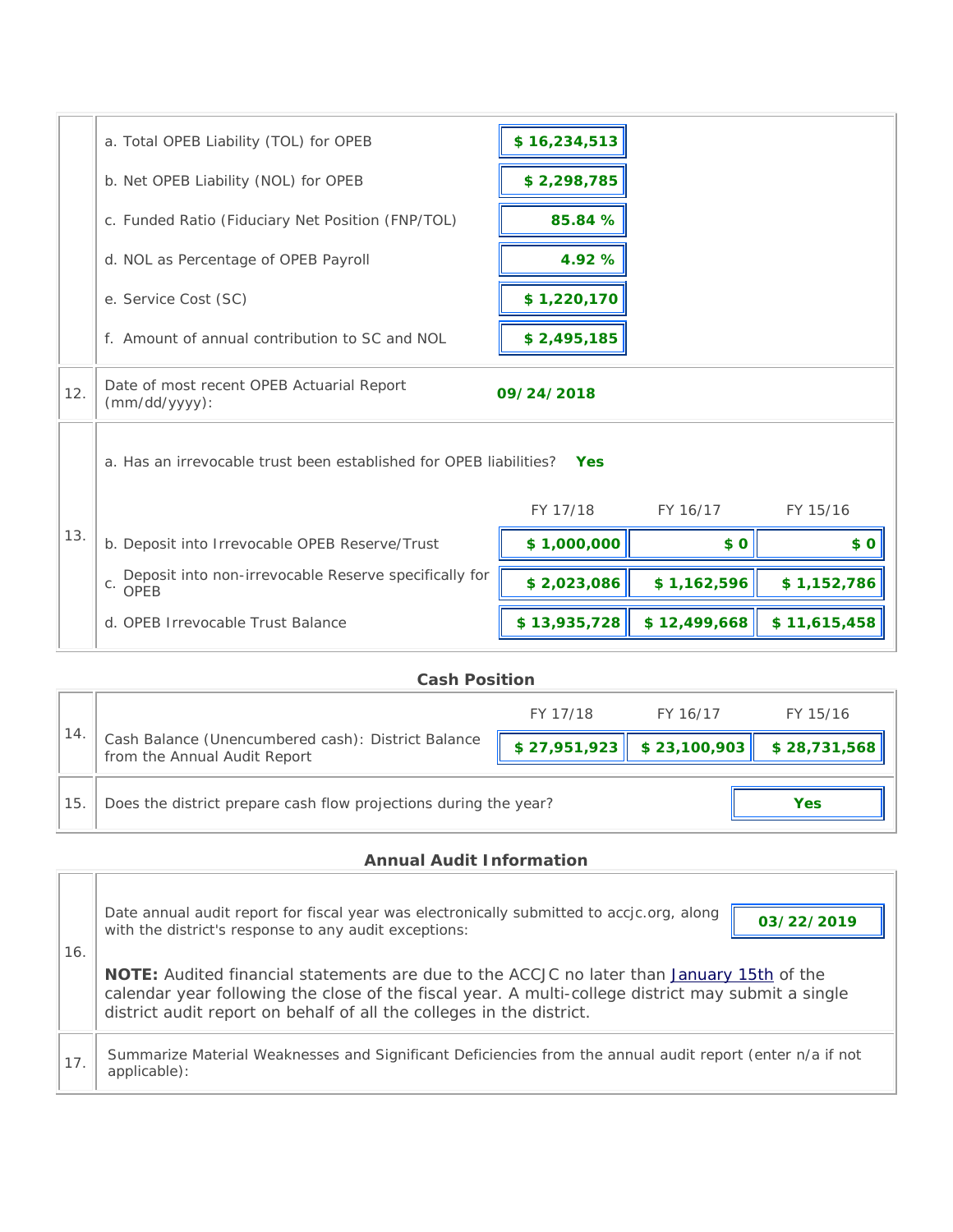| FΥ<br>17/18  | N/A                                                                                                                                                                                                                                                                                                                                                                                                                                                                     |
|--------------|-------------------------------------------------------------------------------------------------------------------------------------------------------------------------------------------------------------------------------------------------------------------------------------------------------------------------------------------------------------------------------------------------------------------------------------------------------------------------|
| FY.<br>16/17 | Allowable Costs - The annual audit noted one finding related to personnel costs<br>charged to the Preparing Tomorrow's Teachers Today Through Technology (PT5)<br>federal program. In response, the District removed the questioned personnel costs<br>from the program and strengthened its internal policies and procedures, in<br>conjunction with grant program managers, to ensure the timely review of all<br>positions and activities charged to grant programs. |
| F۱<br>15/16  | N/A                                                                                                                                                                                                                                                                                                                                                                                                                                                                     |

| <b>Other District Information</b> |                                                 |                                                                                                                                                                                                                                   |          |            |          |  |  |
|-----------------------------------|-------------------------------------------------|-----------------------------------------------------------------------------------------------------------------------------------------------------------------------------------------------------------------------------------|----------|------------|----------|--|--|
|                                   |                                                 |                                                                                                                                                                                                                                   | FY 17/18 | FY 16/17   | FY 15/16 |  |  |
| 18.                               |                                                 | a. Budgeted Full Time Equivalent Students<br>a. (FTES) (Annual Target):                                                                                                                                                           | 12,020   | 12,114     | 11,991   |  |  |
|                                   | b. Actual Full Time Equivalent Students (FTES): |                                                                                                                                                                                                                                   | 12,014   | 11,801     | 11,783   |  |  |
|                                   |                                                 |                                                                                                                                                                                                                                   | FY 17/18 | FY 16/17   | FY 15/16 |  |  |
| 19.                               | Number of FTES shifted into the fiscal year     |                                                                                                                                                                                                                                   | 191      | Ω          | O        |  |  |
|                                   | a.                                              | During the reporting period, did the district settle any contracts with employee<br><b>Yes</b><br>bargaining units?                                                                                                               |          |            |          |  |  |
|                                   |                                                 | b. Did any negotiations remain open?                                                                                                                                                                                              |          | <b>Yes</b> |          |  |  |
| 20.                               |                                                 | c. Describe significant fiscal impacts:                                                                                                                                                                                           |          |            |          |  |  |
|                                   |                                                 | The District will fund the salary and benefit increases from ongoing revenues. The fiscal<br>impact of the negotiated contracts have been incorporated into the District's current<br>budget and long-term financial projections. |          |            |          |  |  |
|                                   |                                                 |                                                                                                                                                                                                                                   |          |            |          |  |  |

|  | <b>College Data</b> |
|--|---------------------|
|  |                     |

and the control

|     | <b>NOTE:</b> For a single college district the information is the same that was entered into the District section<br>(Question 18) of the report. |          |          |          |  |
|-----|---------------------------------------------------------------------------------------------------------------------------------------------------|----------|----------|----------|--|
| 21. |                                                                                                                                                   | FY 17/18 | FY 16/17 | FY 15/16 |  |
|     | Budgeted or Target Full Time Equivalent Students<br>a.<br>(FTES)                                                                                  | 12,020   | 12,114   | 11,991   |  |
|     | b. Actual Full Time Equivalent Students (FTES)                                                                                                    | 12,014   | 11,801   | 11,783   |  |
| 22. |                                                                                                                                                   | FY 17/18 | FY 16/17 | FY 15/16 |  |